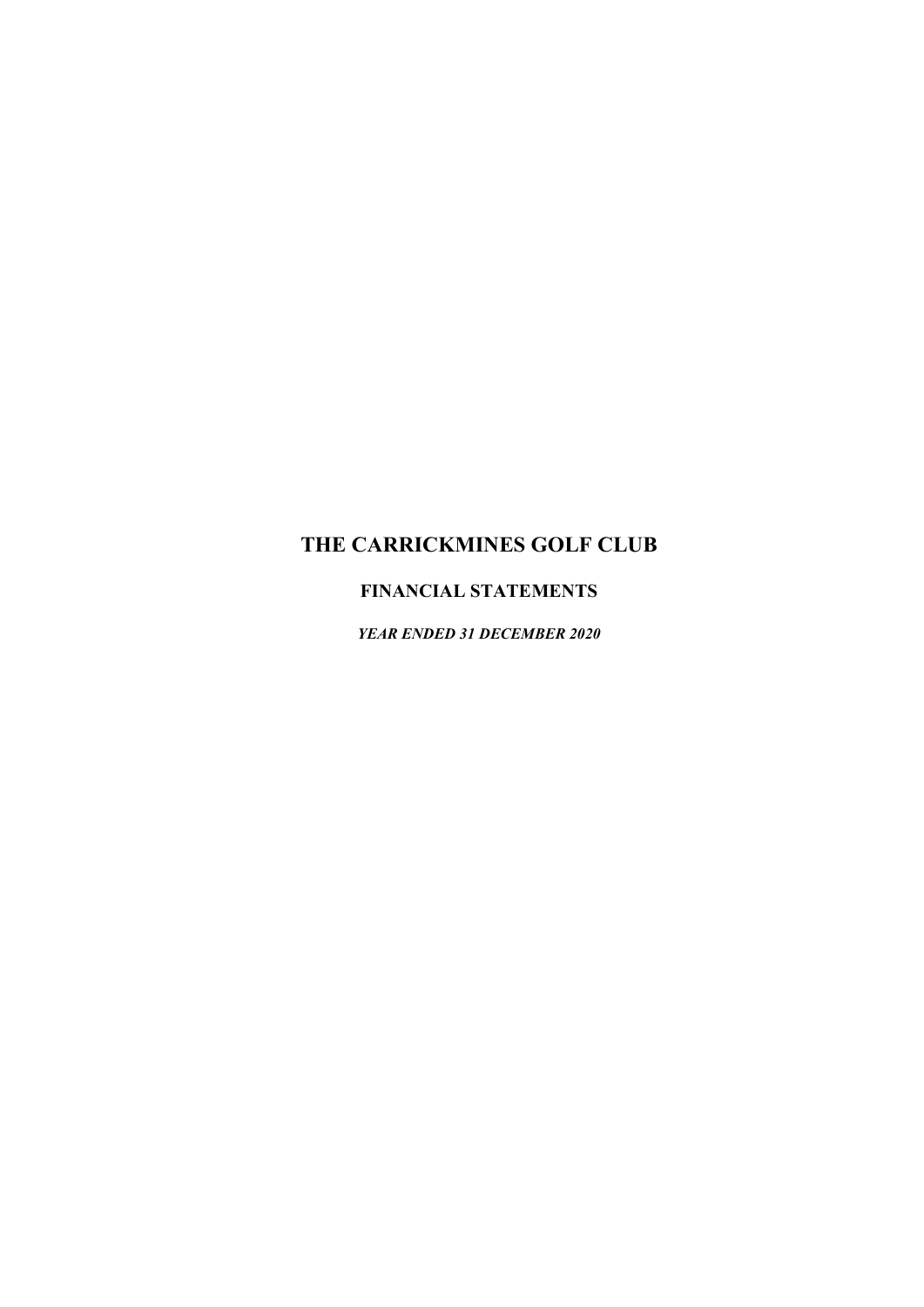## FINANCIAL STATEMENTS

## YEAR ENDED 31 DECEMBER 2020

#### **CONTENTS**

|                                           | Page          |
|-------------------------------------------|---------------|
| <b>CLUB INFORMATION</b>                   | $\mathcal{L}$ |
| STATEMENT OF COMMITTEE'S RESPONSIBILITIES | 3             |
| REPORT OF THE INDEPENDENT AUDITORS        | $4 - 6$       |
| INCOME AND EXPENDITURE ACCOUNT            |               |
| <b>BALANCE SHEET</b>                      | 8             |
| ACCOUNTING POLICIES AND NOTES             | $9 - 14$      |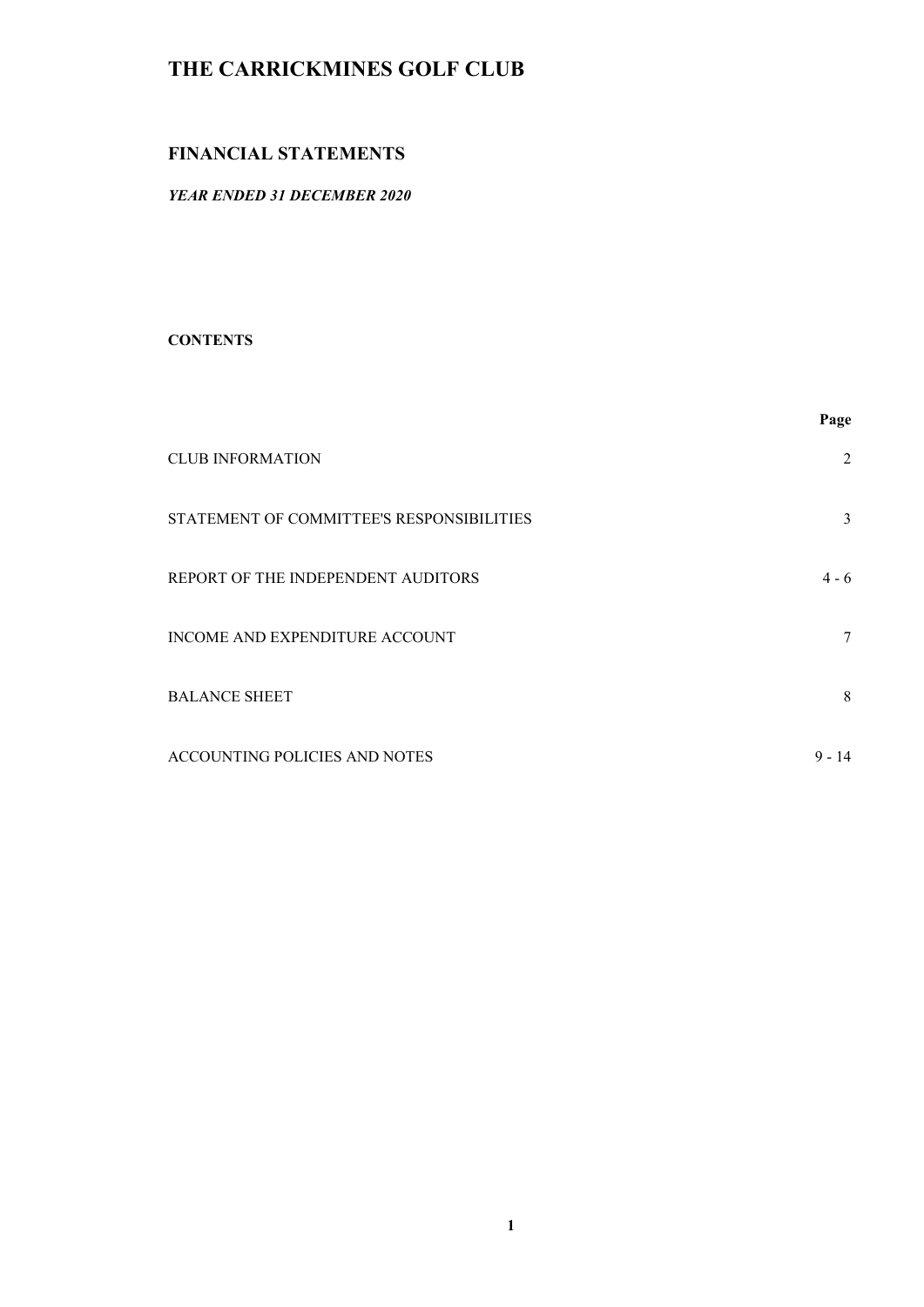# CLUB INFORMATION

| <b>COMMITTEE</b>  | B. Levis (President)<br>A. Nicholson (Vice-President)<br>D. Nelson (Captain)<br>C. Chapple (Vice-Captain)<br>M. Walker (Lady Captain)<br>N. Henderson (Lady Vice-Captain)<br>D. Beck (Hon. Treasurer)<br>D. Hilliard (Hon. Secretary)<br>A. Sinclair<br>J. Overend<br>R. Acton<br>K. Judge<br>D. Smyth |
|-------------------|--------------------------------------------------------------------------------------------------------------------------------------------------------------------------------------------------------------------------------------------------------------------------------------------------------|
| <b>AUDITORS</b>   | Ormsby & Rhodes<br><b>Chartered Accountants</b><br><b>Statutory Audit Firm</b><br>9 Clare Street<br>Dublin 2                                                                                                                                                                                           |
| <b>BANKERS</b>    | <b>Ulster Bank Ireland DAC</b><br>63 Ranelagh<br>Dublin 6<br>Investec Ireland Limited<br>The Harcourt Building<br><b>Harcourt Street</b><br>Dublin 2                                                                                                                                                   |
| <b>SOLICITORS</b> | Felton McKnight & Co.<br>Church Road<br>Greystones<br>Co. Wicklow                                                                                                                                                                                                                                      |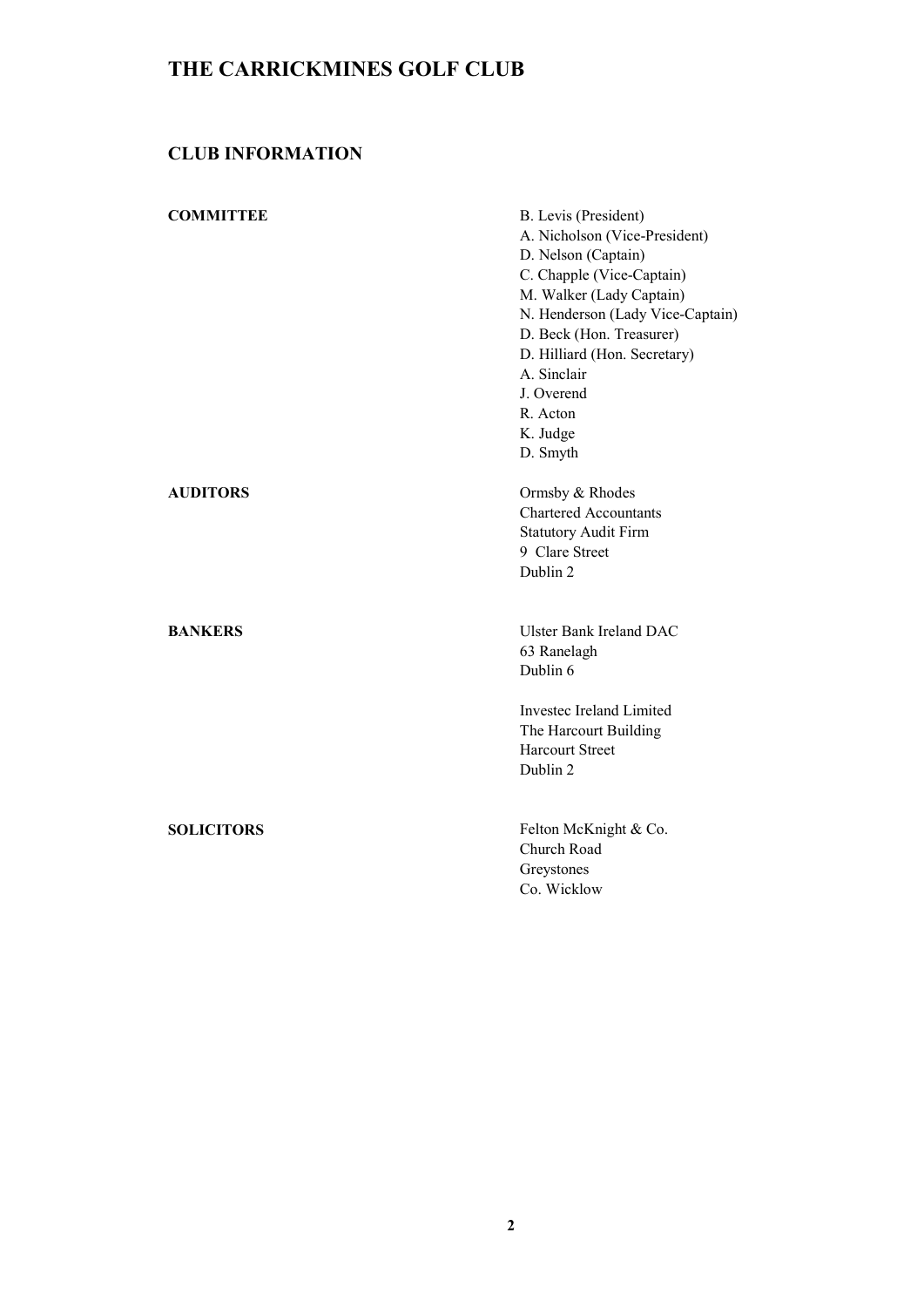### STATEMENT OF COMMITTEE'S RESPONSIBILITIES

The committee prepares financial statements for each financial year which give a true and fair view of the state of the affairs of the Club and of the surplus or deficit of the Club for that year. In preparing these the committee is required to:

- select suitable accounting policies and apply them consistently;

- make judgements and estimates that are reasonable and prudent;

- state whether applicable accounting standards have been followed, subject to any material departures disclosed and explained in the financial statements;

- prepare the financial statements on the going concern basis unless it is inappropriate to presume that the Club will continue in business.

The committee is responsible for keeping proper accounting records which disclose with reasonable accuracy at any time the financial position of the Club. It is also responsible for safeguarding the assets of the Club and hence for taking reasonable steps for the prevention and detection of fraud and other irregularities.

#### On behalf of the committee

D. Nelson Captain

D. Beck Hon. Treasurer

Date: 16 September 2021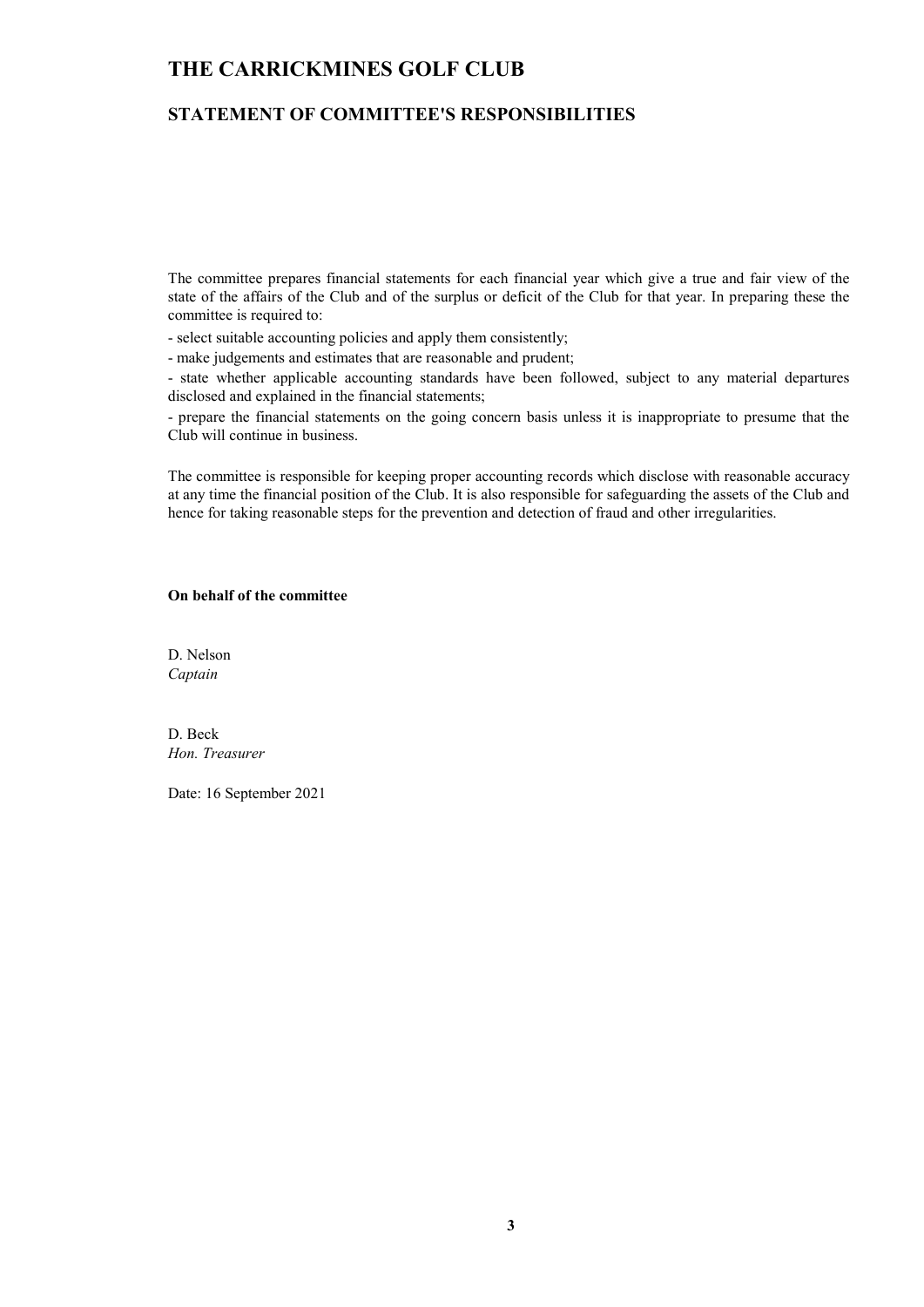# INDEPENDENT AUDITORS' REPORT TO THE MEMBERS OF THE CARRICKMINES GOLF CLUB

#### REPORT ON THE AUDIT OF THE FINANCIAL STATEMENTS

#### OPINION

We have audited the financial statements of The Carrickmines Golf Club for the period ended 31 December 2020, which comprise the Income and Expenditure Account, the Balance sheet and the notes to the financial statements, including a summary of significant accounting policies set out in note 1 to the financial statements.

The financial statements have been prepared in accordance with the accounting policies set out in the statement of accounting policies contained therein.

In our opinion, the accompanying financial statements:

- give a true and fair view of the assets, liabilities and financial position of the Club's affairs as at 31 December 2020 and of its result for the period then ended.

#### BASIS FOR OPINION

We conducted our audit in accordance with International Standards on Auditing (Ireland) (ISAs (Ireland)) and applicable law. Our responsibilities under those standards are further described in the Auditors' responsibilities for the audit of the financial statements section of our report. We are independent of the Club in accordance with the ethical requirements that are relevant to our audit of financial statements in Ireland, including the Ethical Standard issued by the Irish Auditing and Accounting Supervisory Authority (IAASA), and we have fulfilled our other ethical responsibilities in accordance with these requirements.

We believe that the audit evidence we have obtained is sufficient and appropriate to provide a basis for our opinion.

#### CONCLUSIONS RELATING TO GOING CONCERN

We have nothing to report in respect of the following matters in relation to which the ISAs (Ireland) require us to report to you where:

- the Club Committee's use of the going concern basis of accounting in the preparation of the financial statements is not appropriate; or

- the Club Committee has not disclosed in the financial statements any identified material uncertainties that may cast significant doubt about the Club's ability to continue to adopt the going concern basis of accounting for a period of at least twelve months from the date when the financial statements are authorised for issue.

#### OTHER INFORMATION

Other information comprises information included in the Annual Report, other than the financial statements and our Auditor's report thereon. The Club Committee is responsible for the other information. Our opinion on the financial statements does not cover the information and, except to the extent otherwise explicitly stated in our report, we do not express any form of assurance conclusion thereon.

In connection with our audit of the financial statements, our responsibility is to read the other information and, in doing so, consider whether the other information is materially inconsistent with the financial statements or our knowledge obtained in the audit or otherwise appears to be materially misstated. If we identify such material inconsistencies or apparent material misstatements, we are required to determine whether there is a material misstatement in the financial statements or a material misstatement of the other information. If, based on the work we have performed, we conclude that there is a material misstatement of this other information, we are required to report that fact.

We have nothing to report in this regard.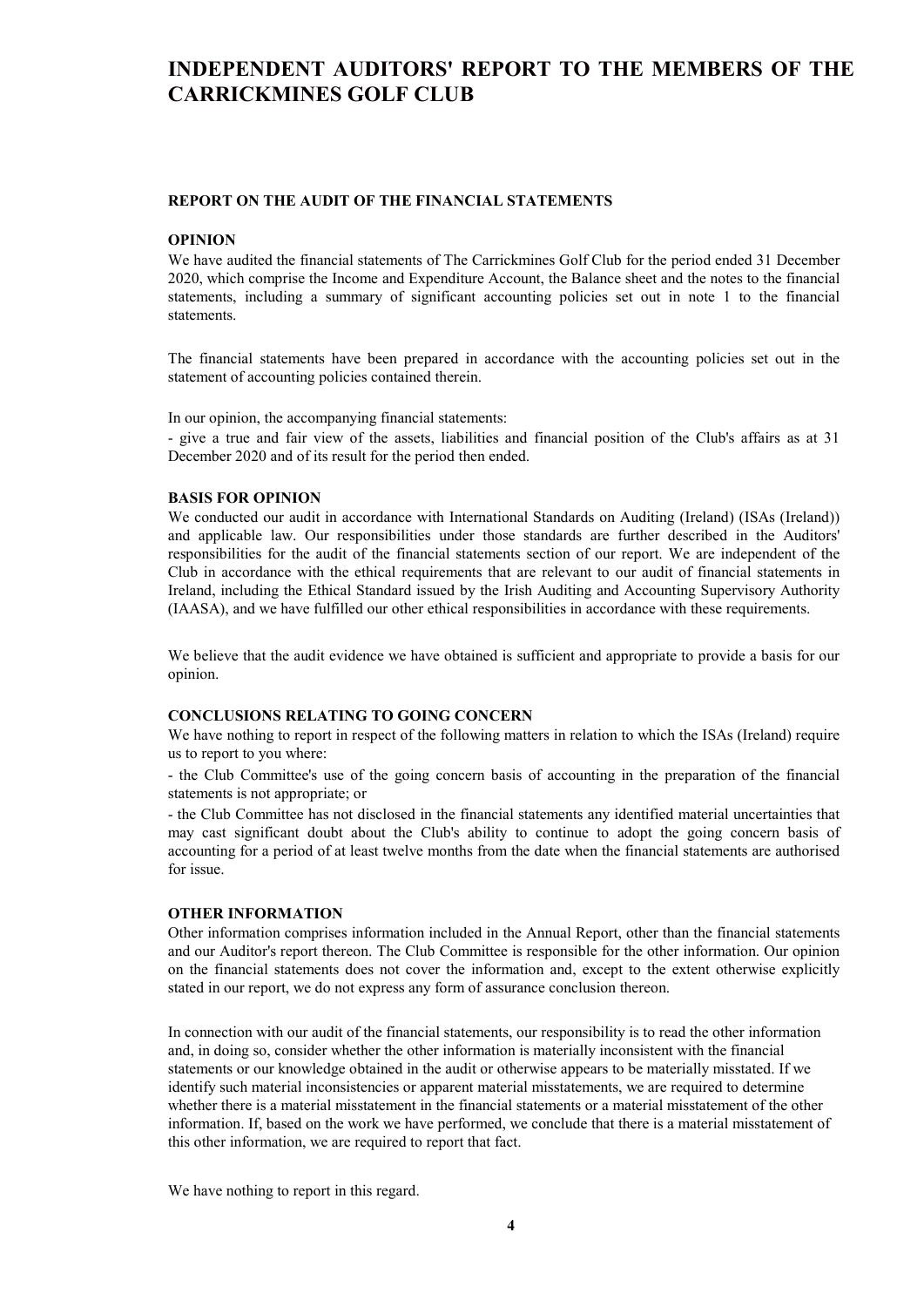# INDEPENDENT AUDITORS' REPORT TO THE MEMBERS OF THE CARRICKMINES GOLF CLUB

#### OPINION ON THE OTHER MATTERS ON WHICH WE REPORT

Based solely on the work undertaken in the course of the audit, we report that: - in our opinion, the information given in the Statement of Club Committee's Responsibilities is consistent with the financial statements.

We have obtained all the information and explanations which we consider necessary for the purposes of our audit.

In our opinion the accounting records of the Club were sufficient to permit the financial statements to be readily and properly audited, and the financial statements are in agreement with the accounting records.

#### MATTERS ON WHICH WE ARE REQUIRED TO REPORT BY EXCEPTION

Based on the knowledge and understanding of the Club and its environment obtained in the course of the audit, we have not identified material misstatements in the Statement of Club Committee's Responsibilities.

#### RESPECTIVE RESPONSIBILITIES AND RESTRICTIONS ON USE

#### RESPONSIBILITIES OF CLUB COMMITTEE FOR THE FINANCIAL STATEMENTS

As explained more fully in the Statement of Club Committee's Responsibilities on page 3, the Club Committee is responsible for the preparation of the financial statements and for being satisfied that they give a true and fair view, and for such internal control as the Club Committee determine is necessary to enable the preparation of financial statements that are free from material misstatement, whether due to fraud or error.

In preparing the financial statements, the Club Committee is responsible for assessing the Club's ability to continue as a going concern, disclosing, as applicable, matters related to going concern and using the going concern basis of accounting unless the management either intends to liquidate the Club or to cease operations, or has no realistic alternative but to do so.

#### AUDITORS' RESPONSIBILITIES FOR THE AUDIT OF THE FINANCIAL STATEMENTS

Our objectives are to obtain reasonable assurance about whether the financial statements as a whole are free from material misstatement, whether due to fraud or error, and to issue an Auditors' report that includes our opinion. Reasonable assurance is a high level of assurance, but is not a guarantee that an audit conducted in accordance with ISAs (Ireland) will always detect a material misstatement when it exists. Misstatements can arise from fraud or error and are considered material if, individually or in the aggregate, they could reasonably be expected to influence the economic decisions of users taken on the basis of these financial statements.

A further description of our responsibilities for the audit of the financial statements is located on the IAASA's website at: https://www.iaasa.ie/Publications/ISA-700-(Ireland). The description forms part of our Auditors' report.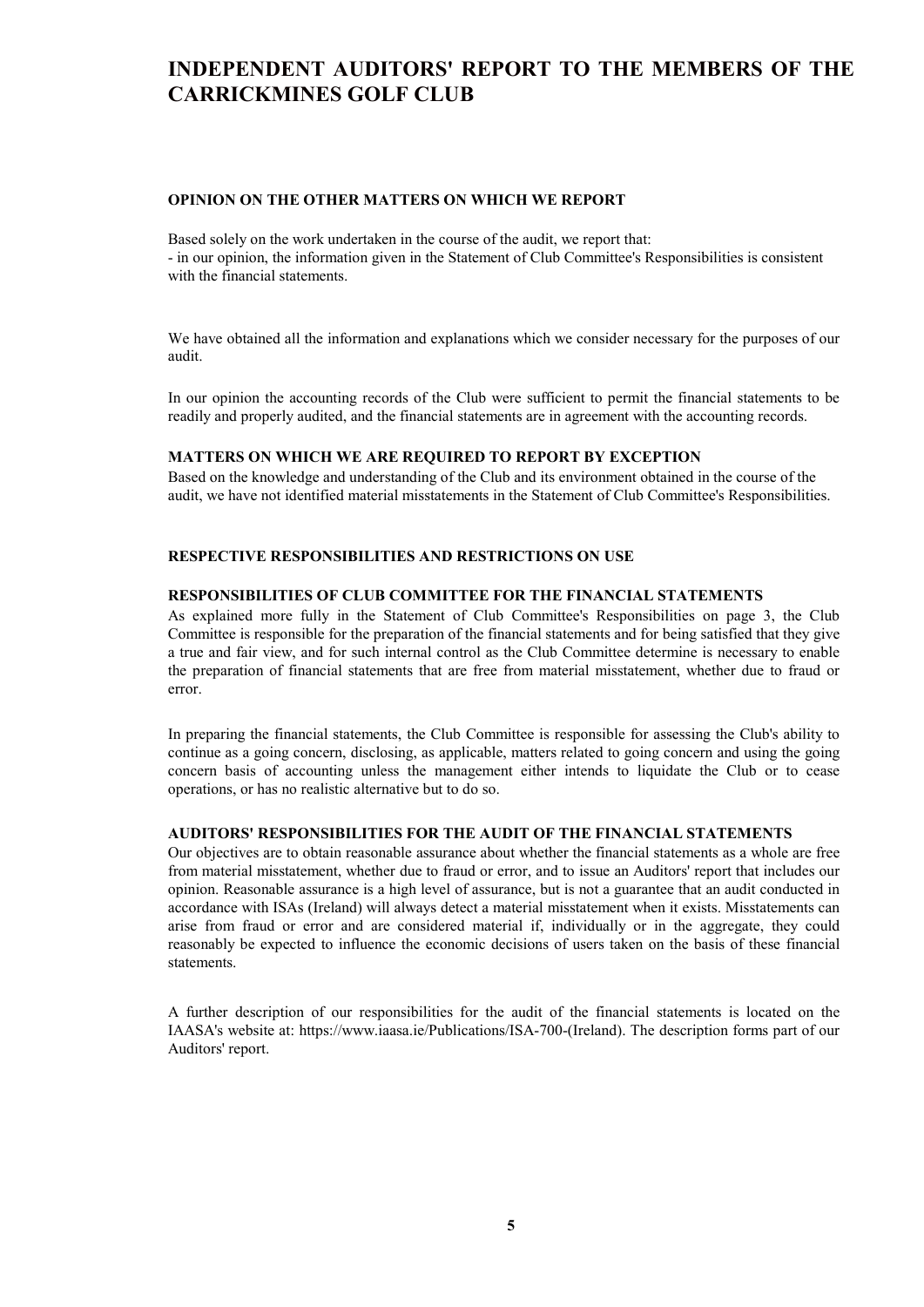# INDEPENDENT AUDITORS' REPORT TO THE MEMBERS OF THE CARRICKMINES GOLF CLUB

### THE PURPOSE OF OUR AUDIT WORK AND TO WHOM WE OWE OUR RESPONSIBILITIES

This report is made solely to the Club and its members, as a body. Our audit work has been undertaken so that we might state to the Club's members those matters we are required to state to them in an Auditors' Report and for no other purpose. To the fullest extent permitted by law, we do not accept or assume responsibility to anyone other than the Club and the Club's members, as a body, for our audit work, for this report, or for the opinions we have formed.

## Aidan McCarthy For and on behalf of

Ormsby & Rhodes Chartered Accountants and Statutory Audit Firm 9 Clare Street Dublin 2

Date: 16 September 2021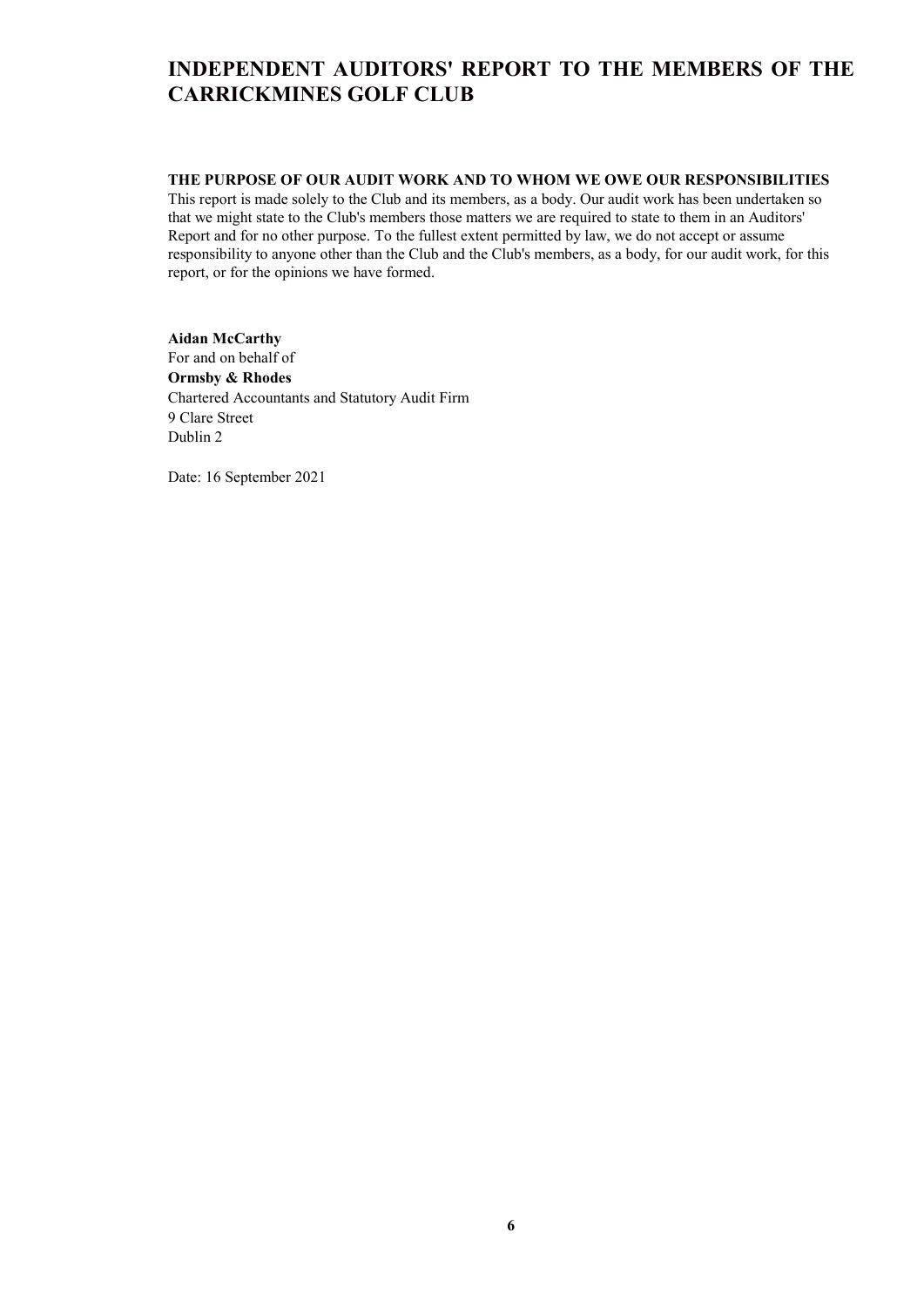## INCOME AND EXPENDITURE ACCOUNT

### YEAR ENDED 31 DECEMBER 2020

|                                             |          | 2020       |         | 2019       |
|---------------------------------------------|----------|------------|---------|------------|
|                                             | €        | €          | €       | €          |
| <b>Income from Club activities</b>          |          |            |         |            |
| Subscriptions                               | 469,269  |            | 437,923 |            |
| Capital levies                              | 34,103   |            | 32,116  |            |
| <b>Entrance</b> fees                        | 18,000   |            |         |            |
| Green fees                                  | 12,299   |            | 13,710  |            |
| Competitions surplus/(deficit)              | 3,088    |            | (1,922) |            |
| Miscellaneous income                        | 7,106    |            | 9,873   |            |
| Bar contribution (see note 2)               | 4,417    |            | 10,249  |            |
|                                             |          | 548,282    |         | 501,949    |
| <b>Expenditure on Club activities</b>       |          |            |         |            |
| Wages, salaries and employment costs        | 286,814  |            | 281,434 |            |
| Pension costs                               | 11,396   |            | 11,839  |            |
| Rates and insurance                         | 22,547   |            | 24,683  |            |
| Fuel, light and cleaning                    | 23,420   |            | 23,404  |            |
| Repairs and renewals                        | 23,580   |            | 34,766  |            |
| Course maintenance                          | 59,200   |            | 55,412  |            |
| Printing and postage                        | 4,555    |            | 5,970   |            |
| Telephone                                   | 2,035    |            | 4,108   |            |
| Computer costs                              | 10,131   |            | 9,304   |            |
| Inter-Club competition expenses             | 1,970    |            | 5,561   |            |
| Legal and professional expenses             | 3,311    |            | 6,886   |            |
| Audit and Accountancy                       | 6,000    |            | 7,419   |            |
| Bank charges                                | 3,267    |            | 2,128   |            |
| General expenses                            | 2,260    |            | 1,287   |            |
| (Profits)/losses on disposal of tangibles   | (12,300) |            |         |            |
| Depreciation                                | 102,858  |            | 93,058  |            |
|                                             |          | (551, 044) |         | (567, 259) |
| (DEFICIT) ON CLUB ACTIVITIES                |          | (2,762)    |         | (65,310)   |
|                                             |          |            |         |            |
| <b>Other Income</b>                         |          |            |         |            |
| Rent on cottage                             | 6,000    |            | 6,000   |            |
| Net income from investments                 | 7,055    |            | 11,097  |            |
|                                             |          | 13,055     |         | 17,097     |
| SURPLUS/(DEFICIT) FOR THE YEAR (SEE NOTE 7) |          | 10,293     |         | (48,213)   |
|                                             |          |            |         |            |

There are no recognised gains or losses other than the results disclosed above and there have been no discontinued activities or acquisitions in the current or preceding year.

On behalf of the Committee:

| D. Nelson | D. Beck        |    |
|-----------|----------------|----|
| Captain   | Hon. Treasurer | Da |

nte: 16 September 2021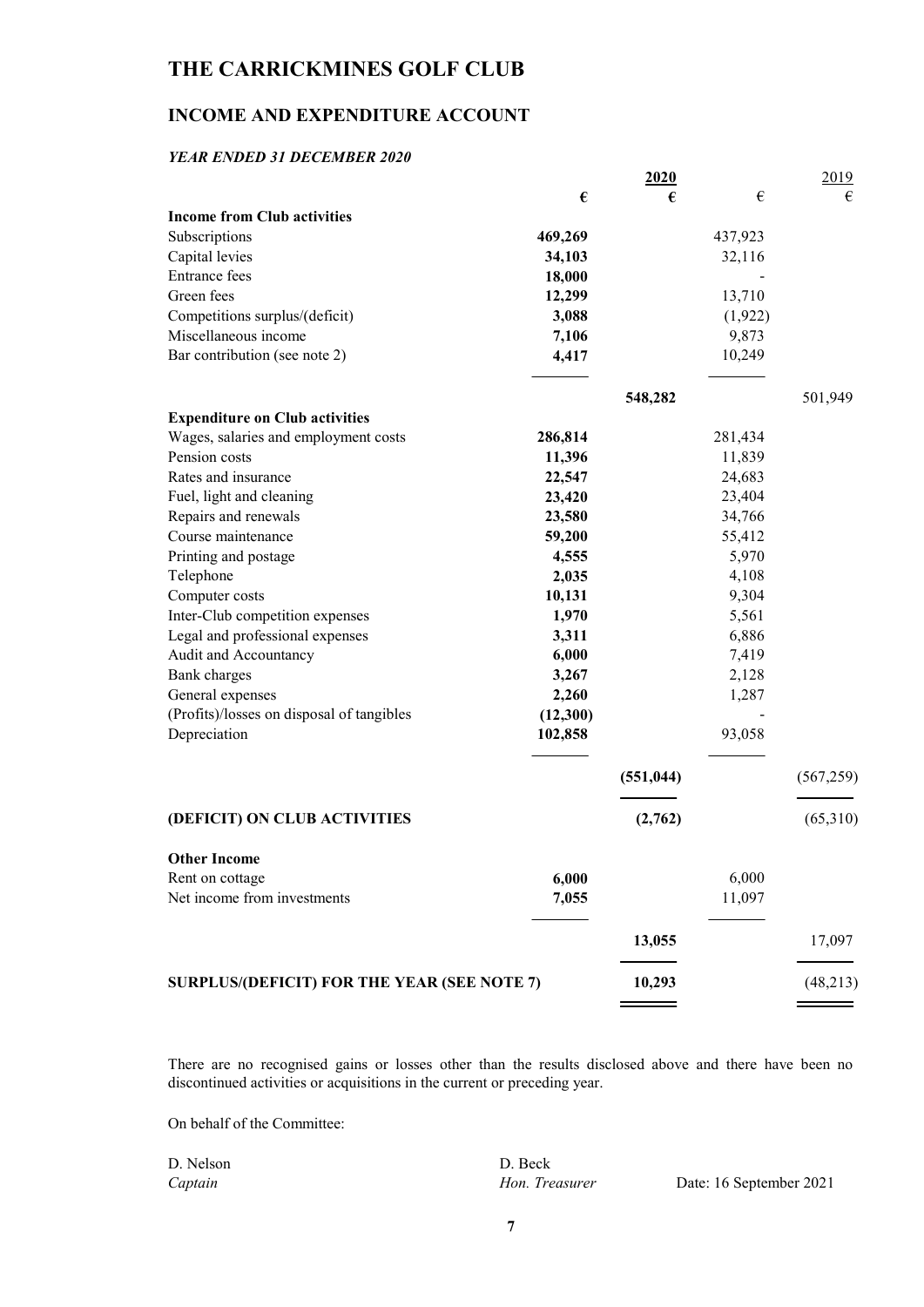## BALANCE SHEET

### 31 DECEMBER 2020

|                                                       |                      |         | 2020    | 2019    |           |
|-------------------------------------------------------|----------------------|---------|---------|---------|-----------|
|                                                       | <b>Notes</b>         | €       | €       | €       | €         |
| <b>FIXED ASSETS</b>                                   |                      |         |         |         |           |
| Tangible assets                                       | $\boldsymbol{\beta}$ |         | 351,571 |         | 683,462   |
| <b>CURRENT ASSETS</b>                                 |                      |         |         |         |           |
| <b>Stocks</b>                                         |                      | 5,033   |         | 4,645   |           |
| Investments                                           | $\boldsymbol{4}$     | 370,491 |         | 356,450 |           |
| Debtors                                               | 5                    | 55,280  |         | 41,711  |           |
| Cash at bank and in hand                              |                      | 286,598 |         | 182,844 |           |
|                                                       |                      | 717,402 |         | 585,650 |           |
| <b>CREDITORS: amounts falling due within one year</b> |                      |         |         |         |           |
| Creditors and accruals                                | 6                    | 56,985  |         | 51,068  |           |
| Subscriptions received in advance                     | 6                    | 304,453 |         | 122,743 |           |
|                                                       |                      | 361,438 |         | 173,811 |           |
| NET CURRENT ASSETS                                    |                      |         | 355,964 |         | 411,839   |
| <b>TOTAL NET ASSETS</b>                               |                      |         | 707,535 |         | 1,095,301 |
|                                                       |                      |         |         |         |           |
| <b>CAPITAL AND RESERVES</b>                           |                      |         |         |         |           |
| Capital account                                       |                      |         | 77,461  |         | 77,461    |
| Building reserve fund                                 | $\overline{7}$       |         |         |         | 398,058   |
| Income and expenditure account                        | 7                    |         | 630,074 |         | 619,782   |
| <b>MEMBERS' FUNDS</b>                                 | 8                    |         | 707,535 |         | 1,095,301 |
|                                                       |                      |         |         |         |           |

Approved by the Committee on 16 September 2021

D. Nelson Captain

D. Beck Hon. Treasurer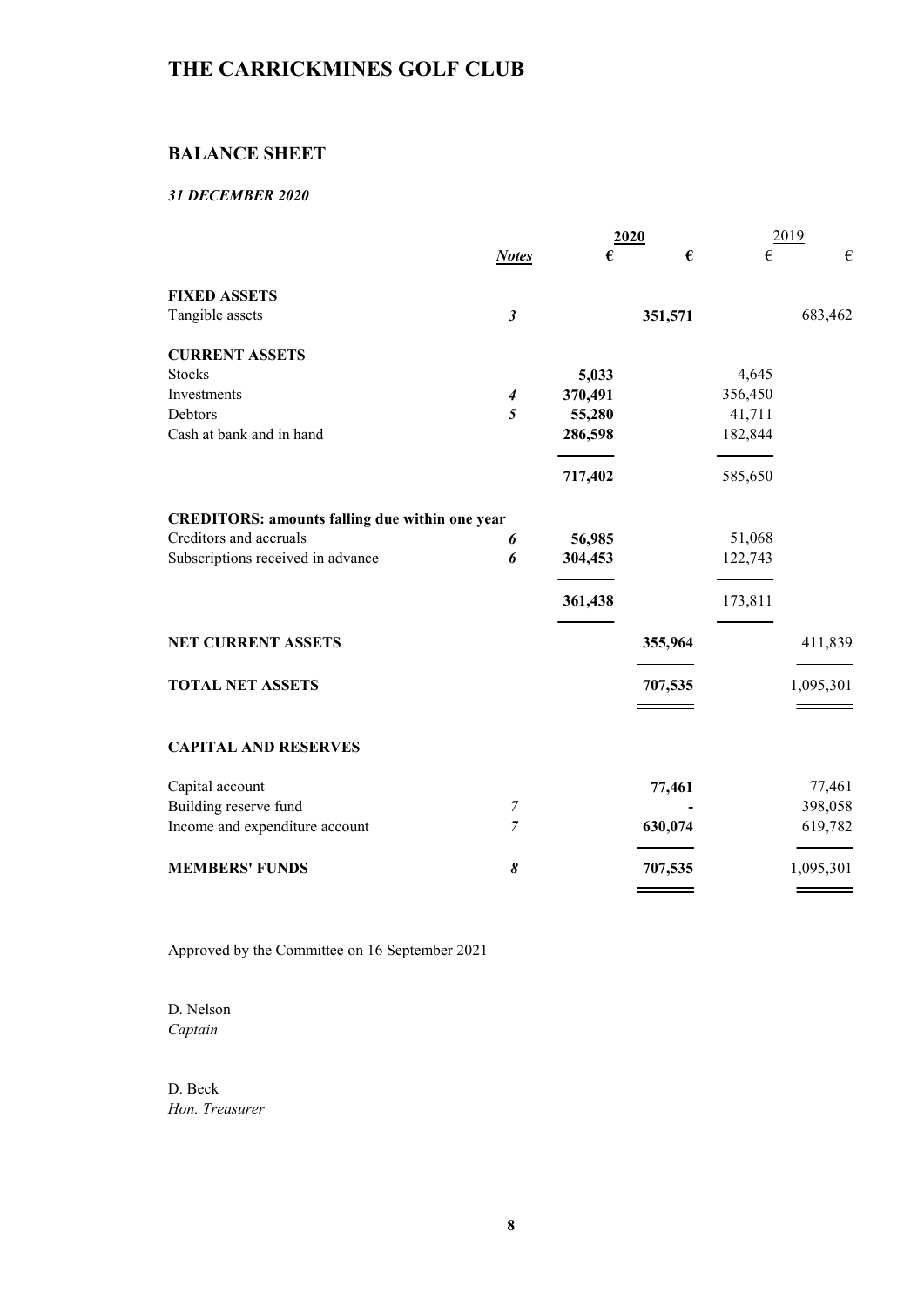## ACCOUNTING POLICIES AND NOTES

### FOR THE YEAR ENDED 31 DECEMBER 2020

#### 1. ACCOUNTING POLICIES

### 1.1. Accounting convention

The financial statements are prepared under the historical cost convention.

#### 1.2. Income

Income represents subscriptions, capital levies, entrance fees, green fees, locker rents, competition fees, merchandise sales and bar sales excluding Value Added Tax.

#### 1.3. Depreciation of tangible fixed assets

Depreciation is provided at rates calculated to write off the cost less residual value of each asset over its expected useful life, as follows:

| Freehold land                               | Not depreciated            |
|---------------------------------------------|----------------------------|
| Clubhouse and bungalow                      | 2% Straight line           |
| Clubhouse refurbishment (including Lockers) | 2% - 5% Straight line      |
| Minor buildings                             | 15% Straight line          |
| Furniture, equipment and fittings           | 15% Straight line          |
| Major machinery                             | 20% Straight line          |
| Minor machinery                             | 30% Straight line          |
| Computer                                    | 30% Straight line          |
| Irrigation scheme and drainage system       | $10\%$ - 20% Straight line |
| Trees/boundary scheme                       | 10% Straight line          |

#### 1.4. Investments

Current asset investments are at the lower of cost and net realisable value.

#### 1.5. Stock

Stock is valued at the lower of cost and net realisable value.

Cost is determined by reference to invoice price together with charges such as freight and duty where relevant. Net realisable value is the estimated selling price reduced by all costs of selling.

#### 1.6. Pensions

Pension arrangements are provided through a defined contribution scheme. The cost of providing pensions to employees is charged to the Income and Expenditure Account as incurred.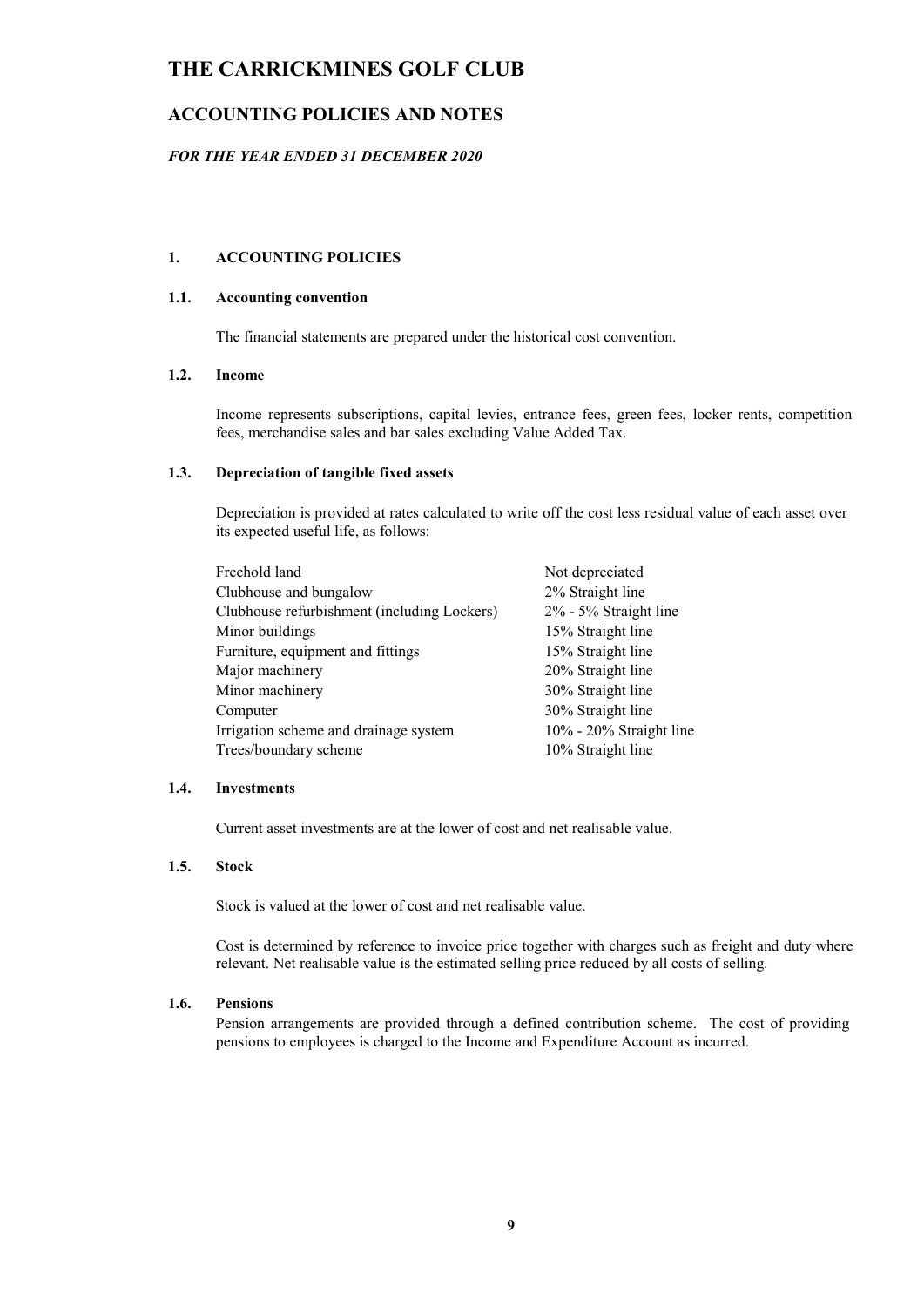# ACCOUNTING POLICIES AND NOTES

## FOR THE YEAR ENDED 31 DECEMBER 2020

| 2. | <b>BAR CONTRIBUTION</b> | 2020<br>€ | 2020<br>€ | 2019<br>€ | 2019<br>€ |
|----|-------------------------|-----------|-----------|-----------|-----------|
|    | <b>Sales</b>            |           | 10,588    |           | 22,000    |
|    | <b>Cost of sales</b>    |           |           |           |           |
|    | Opening stocks          | 3,659     |           | 3,675     |           |
|    | Purchases               | 3,170     |           | 9,799     |           |
|    |                         | 6,829     |           | 13,474    |           |
|    | Closing stocks          | (2,089)   |           | (3,659)   |           |
|    |                         |           | (4,740)   |           | (9,815)   |
|    | <b>Gross profit</b>     | 55.23%    | 5,848     | 55.39%    | 12,185    |
|    | Licence and legal fees  |           | (1, 431)  |           | (1,936)   |
|    | <b>Bar</b> contribution |           | 4,417     |           | 10,249    |
|    |                         |           |           |           |           |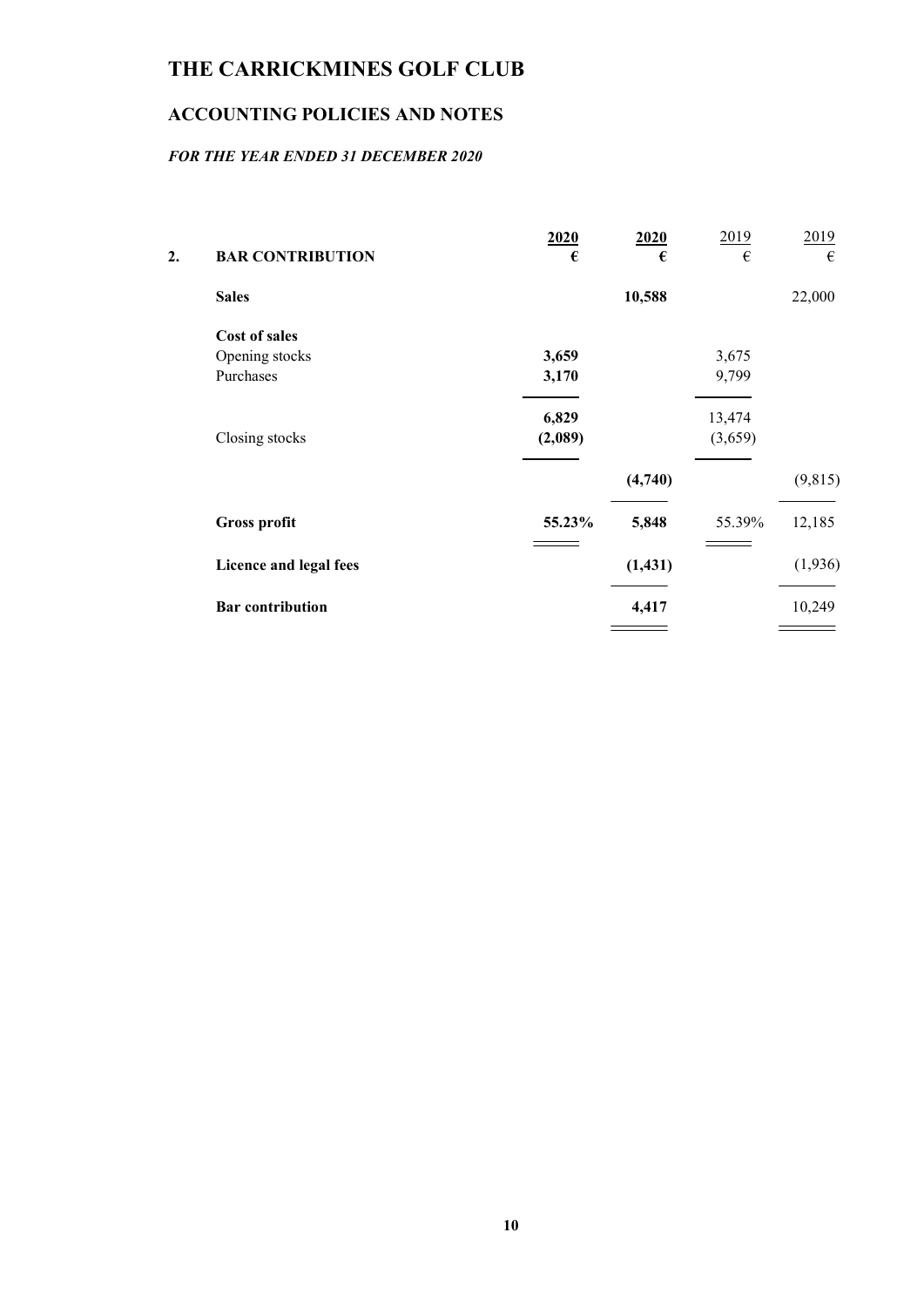## ACCOUNTING POLICIES AND NOTES

#### FOR THE YEAR ENDED 31 DECEMBER 2020

#### 3. TANGIBLE ASSETS

|                     |                          |                    |                  |                |                   |                      | Irrigation  |                 |                   |
|---------------------|--------------------------|--------------------|------------------|----------------|-------------------|----------------------|-------------|-----------------|-------------------|
|                     |                          |                    | <b>Clubhouse</b> |                | Furniture,        | Machinery scheme and |             | Trees/          |                   |
|                     | Freehold                 | <b>Clubhouse</b>   | and              | <b>Minor</b>   | equipment         | and                  | drainage    | <b>Boundary</b> |                   |
|                     | €                        | land refurbishment | bungalow<br>€    | buildings<br>€ | and fittings<br>€ | computers<br>€       | system<br>€ | scheme<br>€     | <b>Total</b><br>€ |
| Cost                |                          |                    |                  |                |                   |                      |             |                 |                   |
| At 1 January 2020   | 13,168                   | 700,441            | 96,301           | 57,455         | 339,274           | 623,713              | 128,947     | 203,862         | 2,163,161         |
| Additions           |                          |                    | 24,570           |                |                   | 69,300               | 8,820       | 66,335          | 169,025           |
| Disposals           |                          | (398, 058)         |                  |                |                   | (12,300)             |             |                 | (410,358)         |
| At 31 December 2020 | 13,168                   | 302,383            | 120,871          | 57,455         | 339,274           | 680,713              | 137,767     | 270,197         | 1,921,828         |
| Depreciation        |                          |                    |                  |                |                   |                      |             |                 |                   |
| At 1 January 2020   | $\blacksquare$           | 284,905            | 73,548           | 55,684         | 279,342           | 558,563              | 116,129     | 111,528         | 1,479,699         |
| On disposals        |                          |                    |                  |                |                   | (12,300)             |             |                 | (12,300)          |
| Charge for the year | $\overline{\phantom{a}}$ | 14,893             | 2,417            | 1,771          | 17,550            | 43,048               | 2,700       | 20,479          | 102,858           |
| At 31 December 2020 |                          | 299,798            | 75,965           | 57,455         | 296,892           | 589,311              | 118,829     | 132,007         | 1,570,257         |
| Net book values     |                          |                    |                  |                |                   |                      |             |                 |                   |
| At 31 December 2020 | 13,168                   | 2,585              | 44,906           |                | 42,382            | 91,402               | 18,938      | 138,190         | 351,571           |
| At 31 December 2019 | 13,168                   | 415,536            | 22,753           | 1,771          | 59,932            | 65,150               | 12,818      | 92,334          | 683,462           |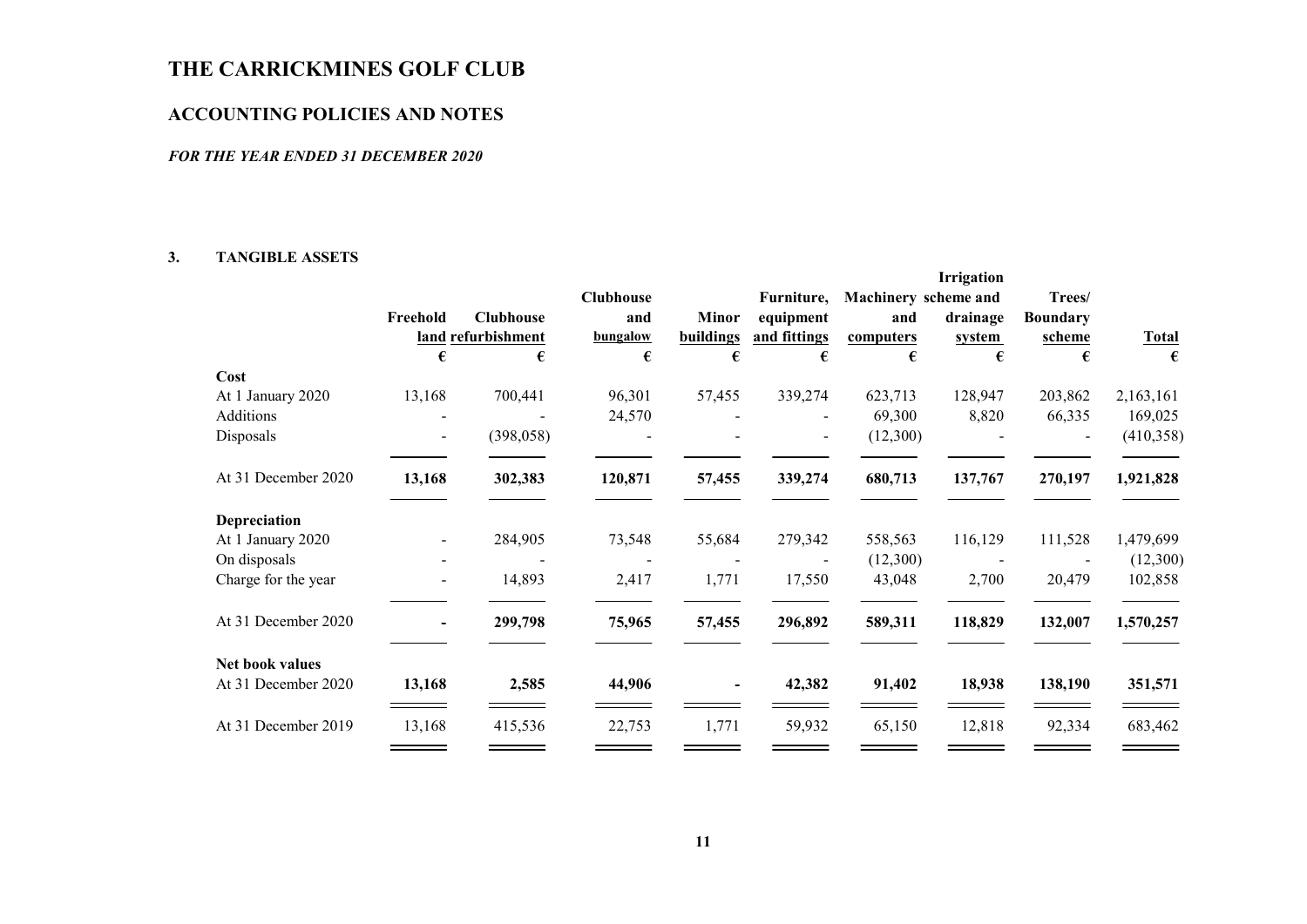# ACCOUNTING POLICIES AND NOTES

## FOR THE YEAR ENDED 31 DECEMBER 2020

| 4. | <b>INVESTMENTS</b>                            | 2020    | 2019      |
|----|-----------------------------------------------|---------|-----------|
|    | Short term investments                        | 370,491 | 356,450   |
|    |                                               |         |           |
|    | The above investments are analysed as follows |         |           |
|    |                                               | 2020    | 2019      |
|    |                                               | €       | €         |
|    | Cost                                          |         |           |
|    | At beginning of period                        | 356,450 | 438,434   |
|    | <b>Additions</b>                              | 14,041  | 34,065    |
|    | Disposals                                     |         | (116,049) |
|    | At 31 December                                | 370,491 | 356,450   |
|    | Net book values                               |         |           |
|    | At 31 December                                | 370,491 | 356,450   |
|    |                                               |         |           |

The above represents investments in fixed income securities and equities.

In the opinion of the Committee the value of the above investments are not materially less than the amounts shown.

### 5. DEBTORS

|    |                                                       | 2020<br>€                   | 2019<br>€                   |
|----|-------------------------------------------------------|-----------------------------|-----------------------------|
|    | VAT refundable                                        | 22,486                      | 18,064                      |
|    | Prepayments and accrued income                        | 32,794                      | 23,647                      |
|    |                                                       | 55,280                      | 41,711                      |
| 6. | <b>CREDITORS: Amounts falling due within one year</b> | 2020<br>€                   | <u>2019</u><br>€            |
|    | PAYE/PRSI/USC<br>Accruals<br>Subscriptions in advance | 21,416<br>35,569<br>304,453 | 22,273<br>28,795<br>122,743 |
|    |                                                       | 361,438                     | 173,811                     |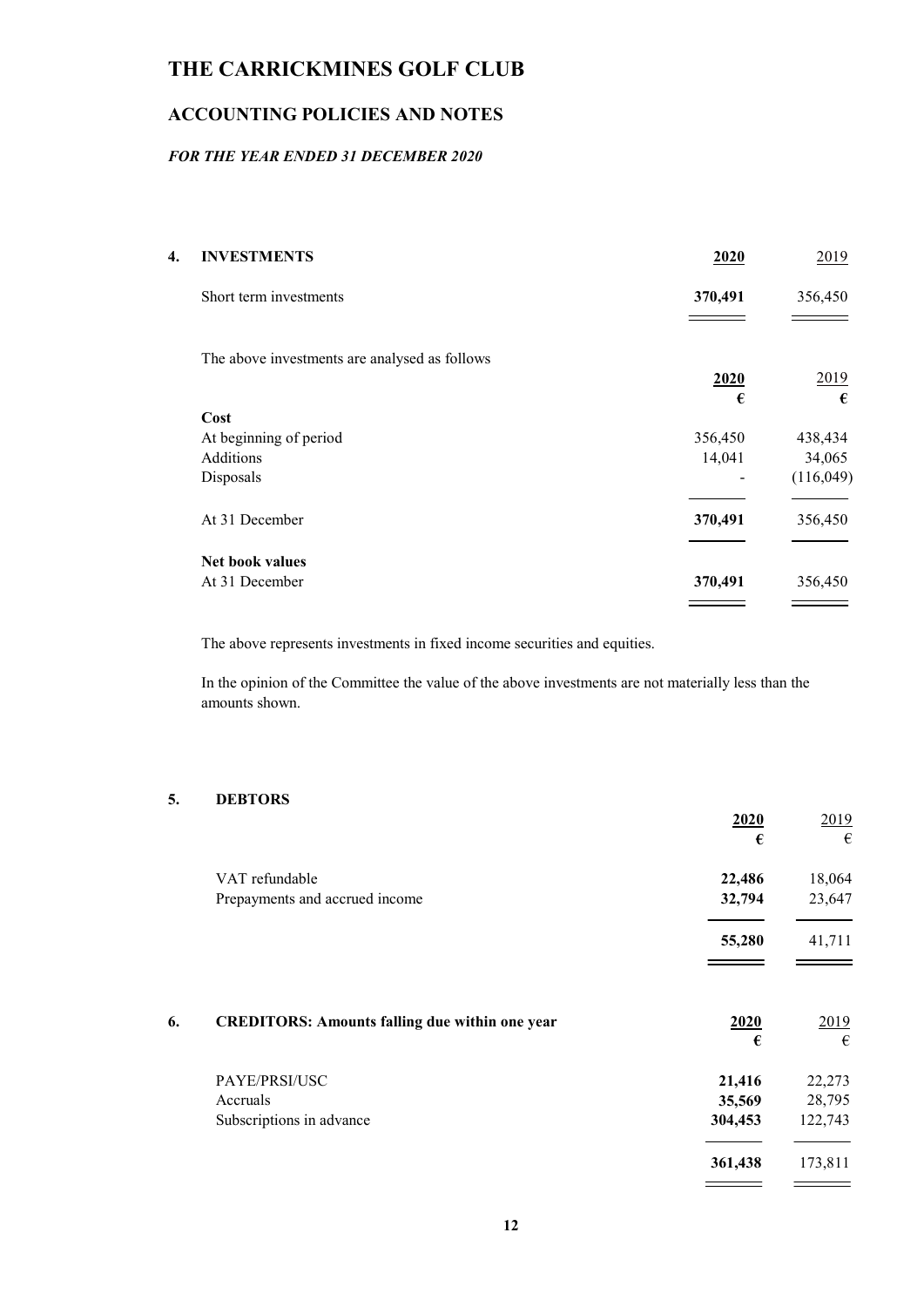## ACCOUNTING POLICIES AND NOTES

### FOR THE YEAR ENDED 31 DECEMBER 2020

| 7. | <b>INCOME AND EXPENDITURE ACCOUNT</b>                            | 2020<br>€    | 2019<br>€    |
|----|------------------------------------------------------------------|--------------|--------------|
|    | At 1 January                                                     | 619,781      | 667,995      |
|    | Surplus/(Deficit) for the year on income and expenditure account | 10,293       | (48, 213)    |
|    | At 31 December                                                   | 630,074      | 619,782      |
|    | <b>BUILDING RESERVE FUND</b>                                     | 2020         | 2019         |
|    | At beginning of period                                           | €<br>398,058 | €<br>398,058 |
|    | Offset against Clubhouse refurbishment costs (see Note 3)        | (398, 058)   |              |
|    | At 31 December                                                   |              | 398,058      |
|    |                                                                  |              |              |

Building Reserve Fund has been offset against the cost of the historic clubhouse refurbishment as outlined in note 3 in the accounts. This is as a result of this dedicated reserve funding the orginial clubhouse refurbishment cost.

### 8. RECONCILIATION OF MOVEMENTS IN MEMBERS' FUNDS

|                                | <u>2020</u> | 2019      |
|--------------------------------|-------------|-----------|
|                                | €           | €         |
| Surplus/(Deficit) for the year | 10,293      | (48,213)  |
| Opening members' funds         | 1,095,300   | 1,143,514 |
| Closing members' funds         | 1,105,593   | 1,095,301 |
|                                |             |           |

### 9. FINANCIAL COMMITMENTS

The pension arrangements for employees are funded through a defined contribution scheme, the assets of which are held by the Trustees of the Scheme for the benefit of the Club's employees and their dependants.

The pension charge for the year amounted to  $\epsilon$  11,396 (31 December 2019 -  $\epsilon$  11,839).